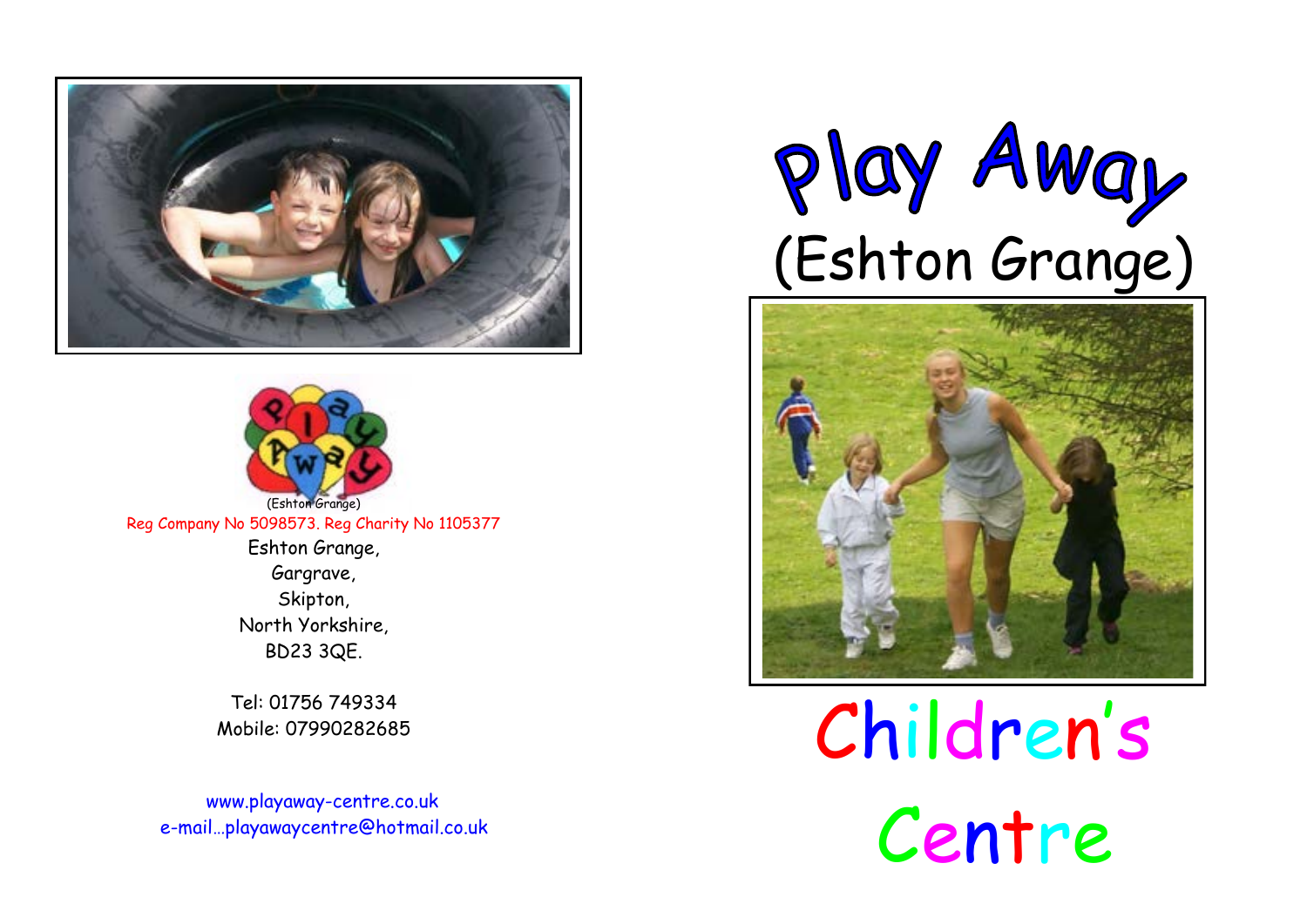## Welcome to Eshton Grange!

Based in the Yorkshire Dales National Park, the Play Away Trust has established a safe purpose-equipped, fully inclusive recreational & educational facility for young people.





The centre is open all year, and is a safe and secure environment for residentials and day visits for schools and youth based organisations.

Being located at the gateway to the Yorkshire Dales National Park, the centre is perfectly situated for visits to the many attractions in the surrounding area.

There is a seventeen-seater minibus available for your use during residential visits. You must pre book this with us.



We may be able to provide extra transport through Liverpool Community Transport. LCT offers this service at subsidised rates to all the centre's visitors.

Further information regarding booking procedures, directions and transport and accommodation costs can be obtained from the address overleaf.



Information regarding the various attractions and outdoor pursuit providers within the National Park can be found at our web site or can be faxed, on request, prior to your stay.

All facilities on site are available free of charge, whilst certain consumable items e.g. photographic paper, are offered at cost price. The centre also provides various educational materials, pre-planned walks, compasses etc. for your convenience.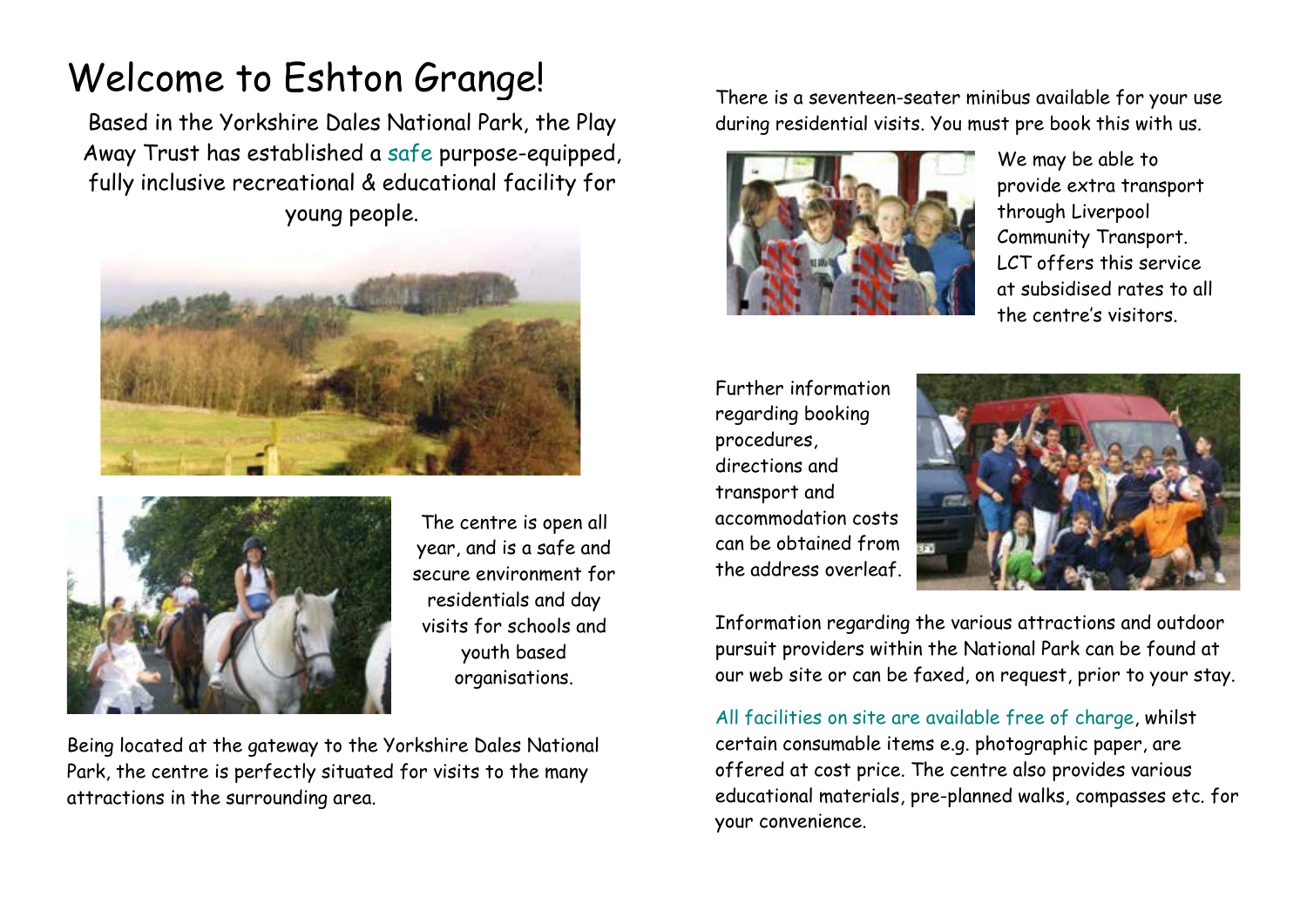

We would like to take this opportunity to thank all the young people who have given up their time on working weekends to help Eshton Grange become what it is today. These weekends are free. Details can be obtained from the office.



Periodically, subsidised training courses are held to provide staff from visiting groups the opportunity to gain experience and awareness of areas related to their work. Some of these courses include first aid and lifeguarding.



For schools, the surrounding area is particularly suited to environmental and geographical field studies, as well as outdoor pursuits.

The area is also rich in history. Fountains Abbey, Skipton Castle and Bolton Abbey are all within easy reach of the centre.





Malham Cove, Ingleton Falls and Whitescar Caves are some of the most spectacular examples of limestone features to be found in the country, and are also only a short distance away.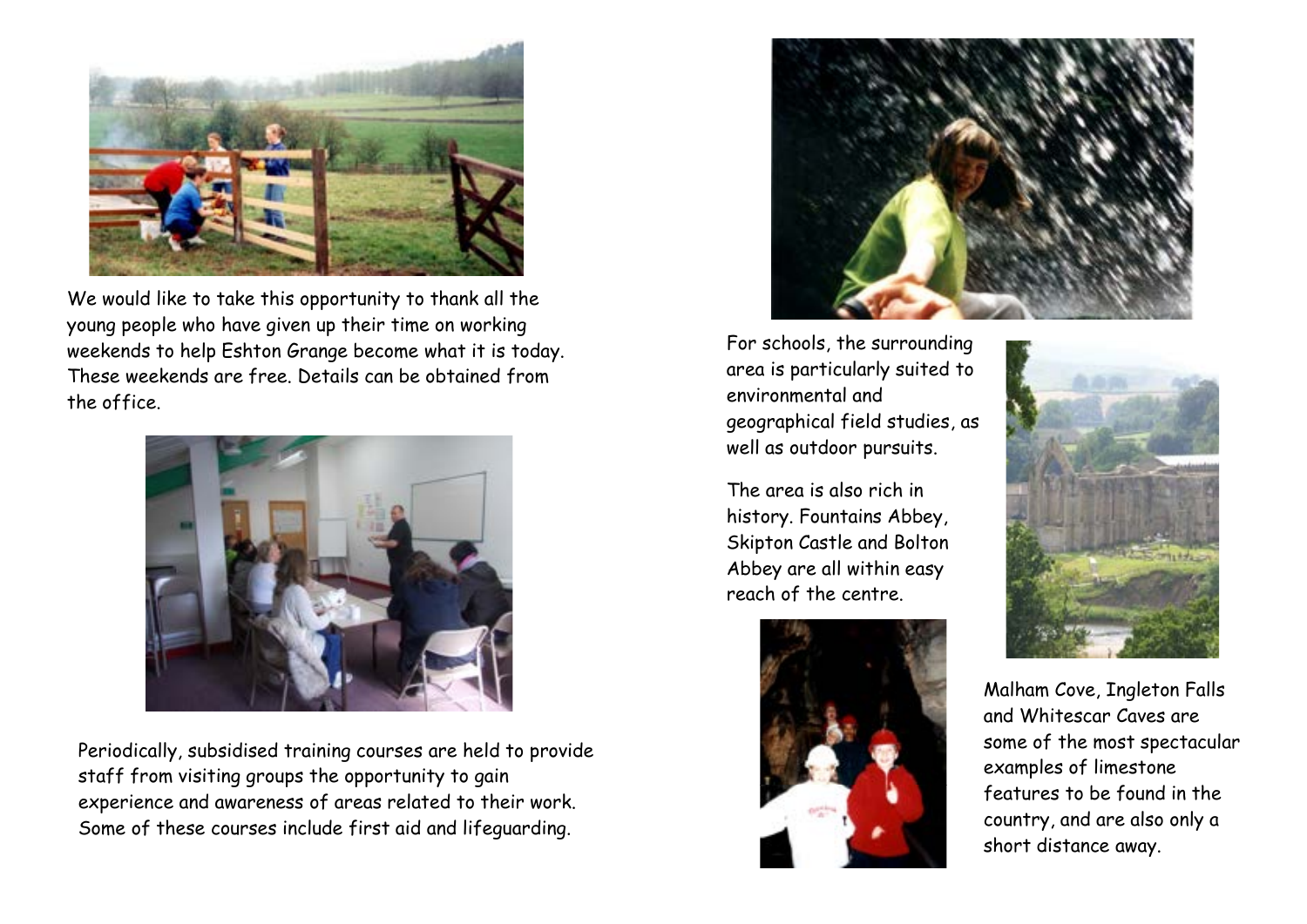## Accommodation



Built in 1756 in the Georgian style, this Grade II listed building has been extensively refurbished to accommodate groups of up to 35.



Beds are arranged into four dormitories on two floors, with 14, 12, 6 and 3 beds respectively.

All bedding and linen are provided free of charge.

Separate toilet and shower facilities are available. Also for visiting staff.

The stone barn conversion can accommodate up to 17 people and the bed layout is 5,5,4 and 3. This is ideal for the smaller groups, including staff training.









We also have a separate spacious indoor facility that can be used for dance/drama, meetings or general get togethers!

Don't forget to bring your dvds when you come to stay at play away. It's always nice to relax and watch a movie in our cinema room at the end of a busy day.



"All year round residential/recreational and educational provision"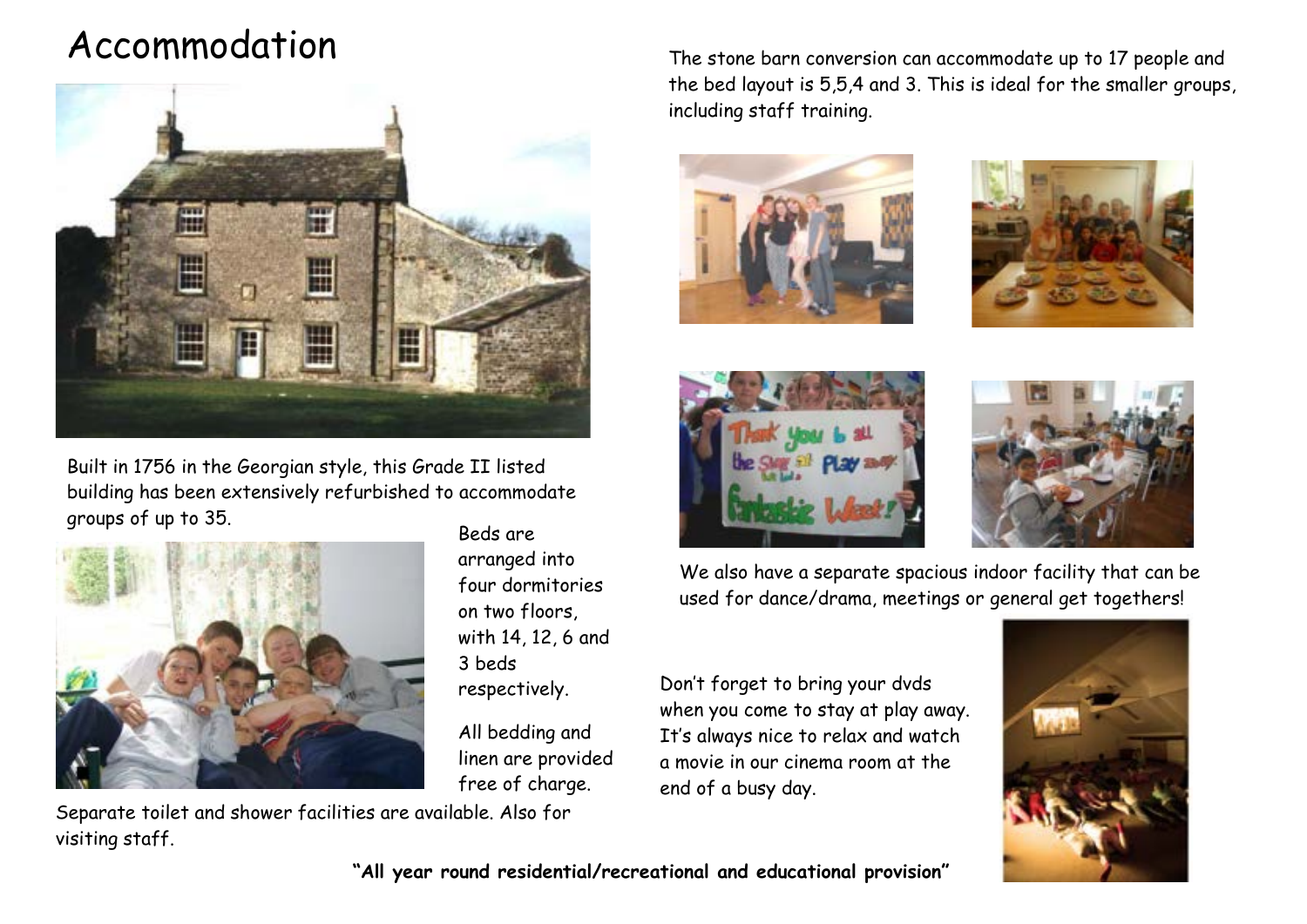Various animals are kept on site – why not try grooming a guinea pig? We also have Alpacas, Sheep, Chickens, Pigs & a Goat.





As well as meeting the animals, there is an opportunity to learn something too. We can provide you with educational materials and videos to compliment this facility.









Fully equipped selfcatering kitchens are maintained to comply with health and safety standards.



The heated outdoor pool is a particular favourite with the kids.



CAMPING

There are also two camp fields situated within the 12 acres of Play away land. A toilet and shower block are available 24/7 to all camp groups.

The pool is open from the spring half term until late October, weather permitting – don't forget your costume!

Because of the depth of the pool, we are no longer required to have trained lifeguards at the centre You will be instructed on its use.